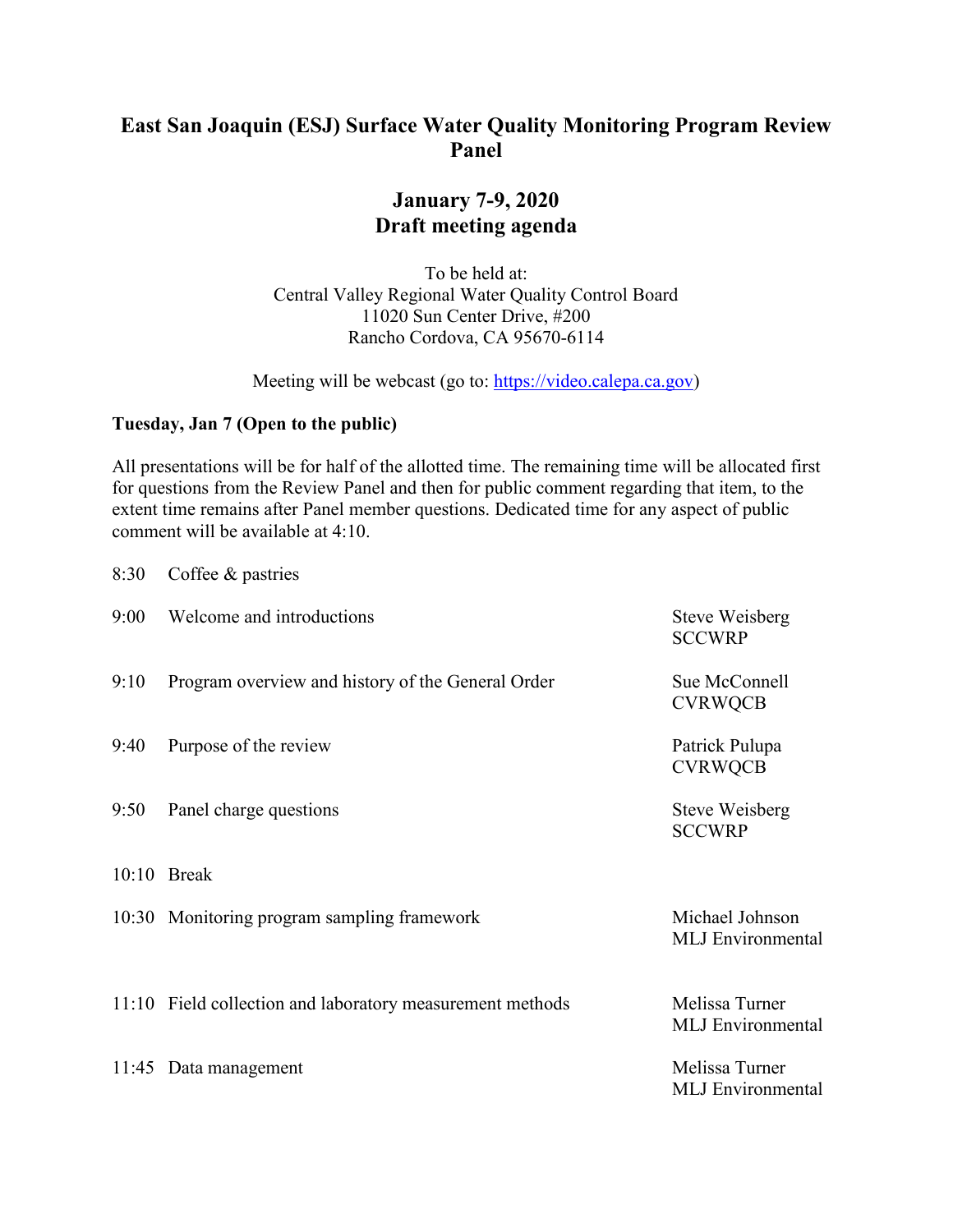#### 12:15 Lunch (provided on site for \$20)

#### **Previous technical reviews of the program**

| 1:00 | Monterey Coastkeeper review of the program | Steve Shimek<br>Monterey |
|------|--------------------------------------------|--------------------------|
|      | Coastkeeper                                |                          |
| 1:40 | <b>ESJWQC</b> Review of the Program        | Dr. Susan Paulsen        |

2:20 Break

### **Stakeholder Perspectives about how they would like to see the program change (or not)**

Exponent

| 2:40 | Perspective from the Regional Board                        | Patrick Pulupa<br><b>CVRWQCB</b>            |
|------|------------------------------------------------------------|---------------------------------------------|
| 3:10 | Perspective from the environmental community (petitioners) | Sean Bothwell<br>Coastkeeper Alliance       |
| 3:40 | Perspective from the Coalition                             | Michael Johnson<br><b>MLJ</b> Environmental |
|      | $4.10 \cdot R_{\odot}1.1$ . $\ldots$                       |                                             |

- 4:10 Public comments
- 5:30 Adjourn for the day
- 6:00 Panel member dinner

#### **Wednesday, January 8**

**Expert Panel field trip** (Public welcome at each stop – all times approximate)

| 7:00  | Depart Rancho Cordova                              |
|-------|----------------------------------------------------|
| 9:00  | Rest stop (Starbucks, 2952 Speno Drive, Patterson) |
| 9:45  | Stop 1: San Joaquin River at Hills Ferry (TMDL)    |
| 10:10 | Stop 2: Unnamed Drain $\omega$ Hwy 140 (Rep)       |
| 10:35 | Stop 3: Howard Lateral @ Hwy 140 (Rep)             |
| 10:45 | Stop 4: Livingston Drain $\omega$ Robin Ave. (Rep) |
| 11:10 | Rest stop (ampm, 1615 Bell Lane, Atwater)          |
| 11:50 | Stop 5: Bear Creek @ Kibby Rd (Rep)                |
| 12:50 | Lunch (Merced County Farm Bureau)                  |
| 2:05  | Stop 6: Canal Creek @ West Bellevue Rd. (Core)     |
| 2:30  | Stop 7: Merced River @ Oakdale Rd. (Core)          |